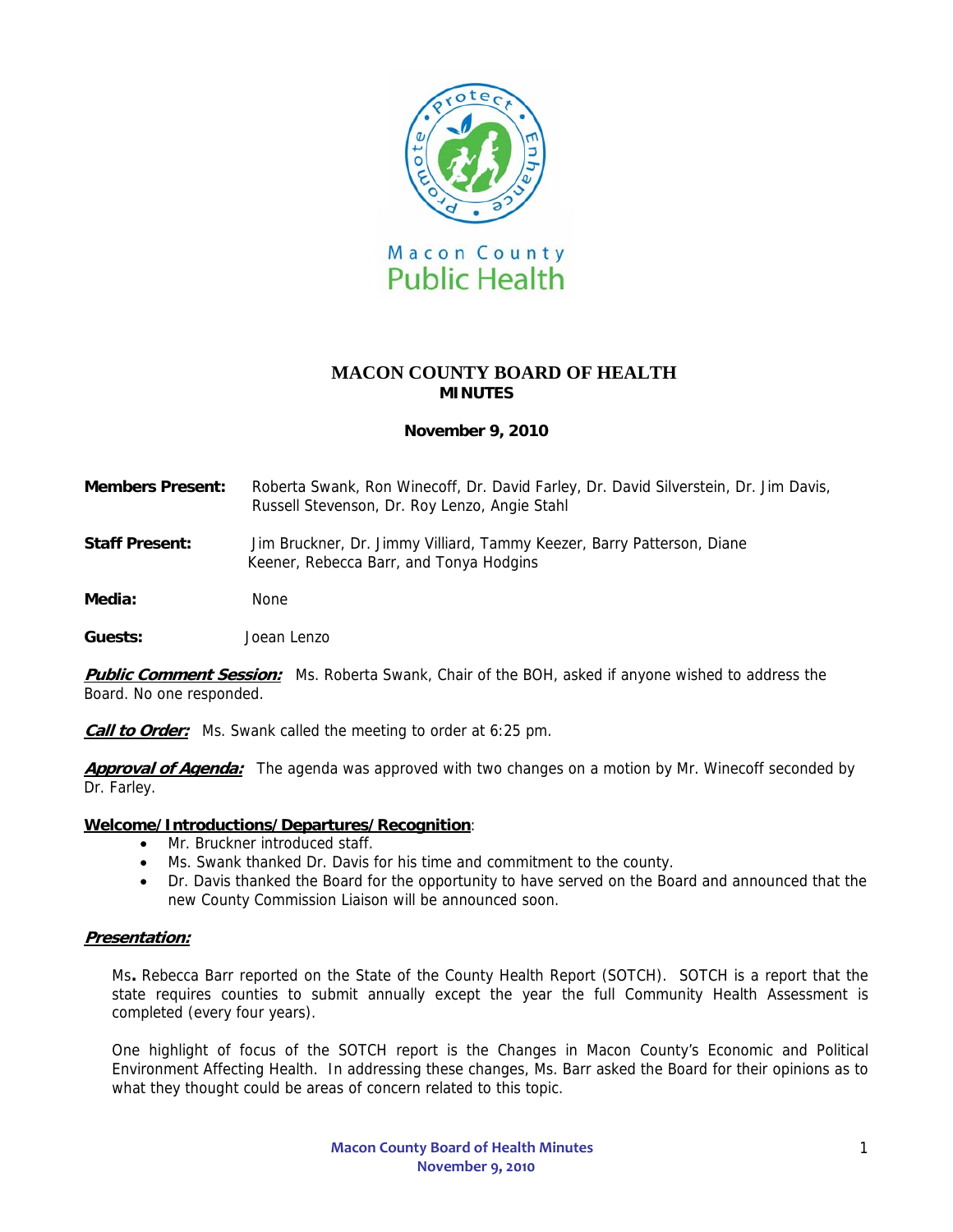- Dr. Farley talked about health care reform and the possibility of eliminating the "donut hole" for seniors (Medicare Part D). Medicare recipients can utilize the Medication Assistance during the "donut hole" timeframe.
- Dr. Davis stated that the budget deficit will impact the entire state for a long time.
- Mr. Stevenson spoke about frozen positions and concerns relating to survival of health department programs.
- Mr. Winecoff stated that there is a lot of work going on in Macon County; he is aware of several new projects that will help with some employment. He also stated that the real estate business is better than last year. Another concern stated by the Board was assistance programs within the county such as Care Net, are still experiencing difficulties in having enough food.
- Dr. Farley spoke on the fact that we now have a Free Clinic that operates 2 days a week.
- Dr. Davis stated that Macon County families are struggling and are making tough choices to eliminate unnecessary services e.g., doctor office visits for health services…possibly delaying treatment which will ultimately result in a worsening of health outcomes.

Ms. Barr also highlighted the New and Emerging Health Issues that included H1N1, immunization compliance rates and the increased need for public transportation to health care services and again asked the Board members for their opinions.

- Mr. Stevenson asked about the childhood obesity and children's diabetes. Ms. Barr stated that last year, the BMI in school age children in Macon County had leveled off. This information was proved by school health fair data.
- Mr. Bruckner talked about the fact that many local health care providers were experiencing a reduction in number of people seeking health services, especially prenatal care. Dr. Davis asked if the number of Hispanic women served had decreased due to this population leaving the area and was this why prenatal services were down. Mr. Bruckner replied "yes, the number of Hispanic women receiving prenatal services has decreased significantly when compared to other ethnic groups".
- Dr. Farley asked if family planning services were increasing. Mr. Bruckner replied "not at this time".
- Dr. Farley stated that people are postponing health care. Ms. Stahl also stated that people are stretching medication and delaying having prescriptions filled or refilled. Dr. Farley talked about education of generic drugs.
- Mr. Winecoff went on to say that room taxes are up this year. This may indicate that the economy may be improving.
- Ms. Barr encouraged the Board to e-mail her with any additional thoughts.

**Approve Minutes of Previous Meeting of September 14, 2010:** Minutes were approved unanimously on a motion by Mr. Winecoff and seconded by Mr. Stevenson.

## **Old Business:**

**Budget Update:** Mr. Bruckner presented a budget review focusing on the first one-third of the fiscal year. He informed the Board that he will be providing them with an overview of the budget at each meeting. A copy of the current review was given to each Board member. The review summarizes the current expense/revenue budget for the department.

Mr. Bruckner told Board members that all programs are seeing a decrease in revenues, especially fees. He stated that Environmental Health revenues were not the cause. He said the Leadership Team had met and some of the ways they plan on making up the difference at this time were: to temporarily freeze the following positions Public Health Nursing (PHN) Director I, PHN II, Public Health Educator I. These measures will keep the budget manageable.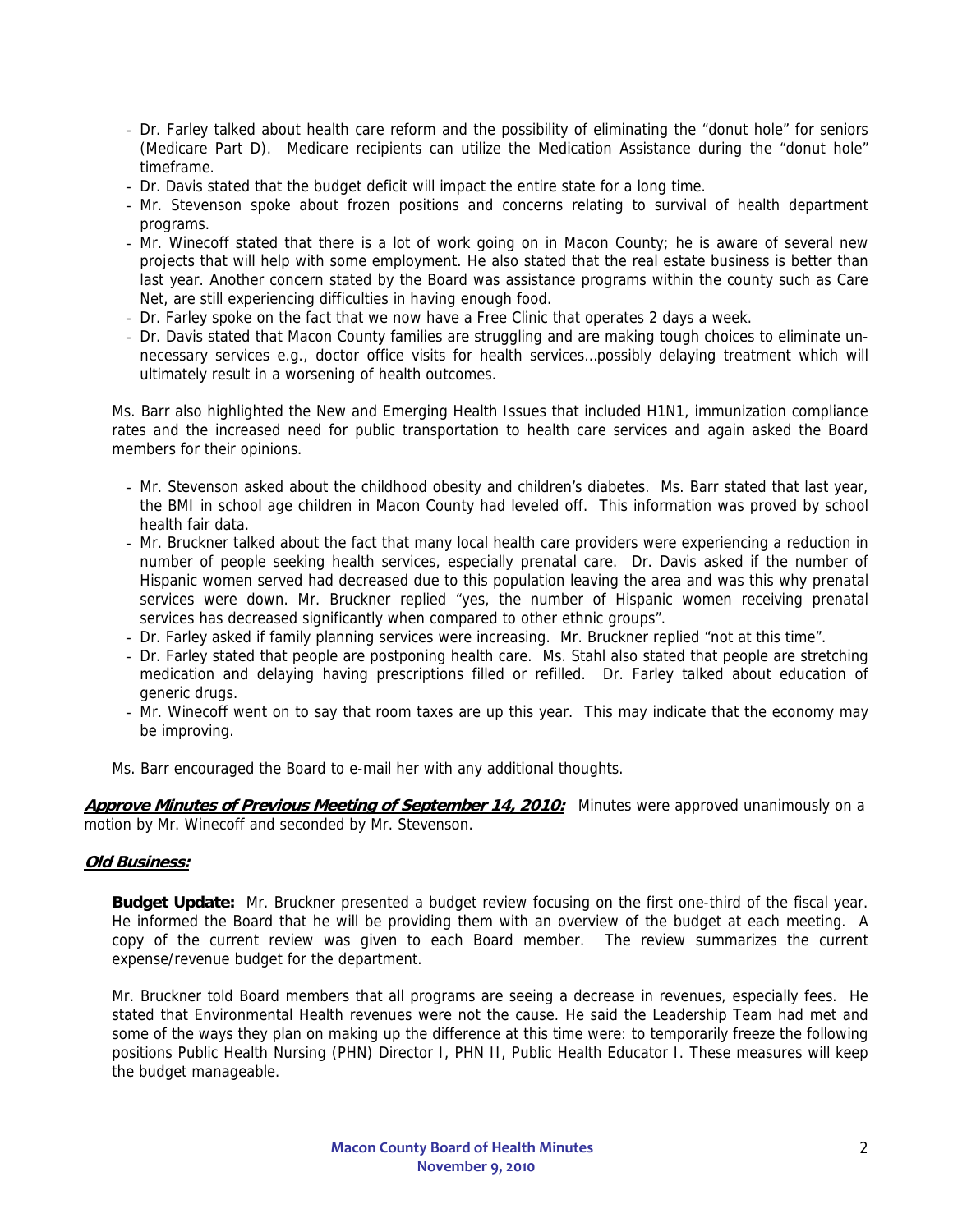Mr. Stevenson expressed concern about not filling the PHN Dir I and the burden freezing this position will put on other staff. Ms. Swank also expressed a concern about the staff and their acceptance of the changes. Mr. Bruckner stated that currently, the duties of the PHN Director I had been assigned to a cross section of people within the agency so as not to overburden/overwhelm any one individual. He informed the Board that staff are concerned; however, we have to implement these extreme measures to cover the current revenue budget deficit.

Mr. Bruckner as requested by the Board back in July of 2010, spoke about the results of the Program Review and explained the final ranking of services within MCPH. Programs were ranked based on several factors: Core (Mandated) Vs Essential (Assurance) and/or Enhancement Services; Where Funding Comes From; Current & Future Trends in Funding; Current and Future Trends in Services; Cost of Providing Services; Revenue Enhancement; Capital (Organizational/Community/Political); Return On Investment; and Capacity of the organization to continue to efficiently and effectively support and/or provide public health service. Programs reviewed were ranked from 1 to 21. with twenty-one being the most vulnerable program area if we experience further funding cuts.

Mr. Bruckner explained that this document will be used as a guide to decision making as we plan for the FY12 budget year (July 1, 2011 – June 30, 2012). He went on to say that the services listed are considered Essential by NCGS (Assurance) or Enhancement (link to essential or core services). He stated it is the decision of this Board based on guidance from the Department Leadership which will drive whether or not we eliminate or reduce services or request additional funding from the County as state resources dwindle. He highlighted some of the latest information on potential cuts from the State: Governor requested a 5 percent budget reduction plan from departments for this year's budget; Governor requested next year's budget proposals (three separate) showing a 5, 10, and 15 percent reductions; There is a \$3.3 Billion shortfall projected FY12 to be made up by legislators; Hearing talk about a possible 15 plus percent cut in next year's state budget.; and CDC already announced a 25 percent cut in Preparedness fund for next year.

Mr. Bruckner again spoke about the current revenue situation this year and that any other cuts could result in a reduction in Health Department services to the residents of Macon County.

Staff present commented on the process and how much they had learned about the other programs within the department. Ms. Barr commented that there was very little if any variance in the scores posted by the Leadership Team for each of the programs. Dr. Villiard commented on how well the staff had come together to create the document.

Ms. Swank asked if there had been brainstorming of ideas of how to generate new revenue. MCPH staff commented on several ideas that they have already implemented or are exploring.

Dr. Farley stated that MCPH should look for opportunities within the community to generate revenue. He went on to say that the department shouldn't focus on the fear of competition. That staff should look for ways to generate additional revenue even if it involved competing some with the private sector and so services provided through the health department wouldn't be reduced/eliminated.

**Health Director's Evaluation:** Ms. Swank, Mr. Stevenson, Mr. Winecoff and Dr. Silverstein will serve on this committee. The committee will schedule a meeting to perform the evaluation. Ms. Swank presented each member of the Health Director Evaluation Committee with a packet containing a blank County evaluation form/worksheet.

## *New Business:*

**Quality Improvement Collaborative Grant:** Ms. Keezer spoke about the on-going efforts of the staff related to implementation of QI practices into their daily routines. Staff are involved in several different Quality Improvement projects (Child Health Waiting Area, Open Access Scheduling). MCPH has received two